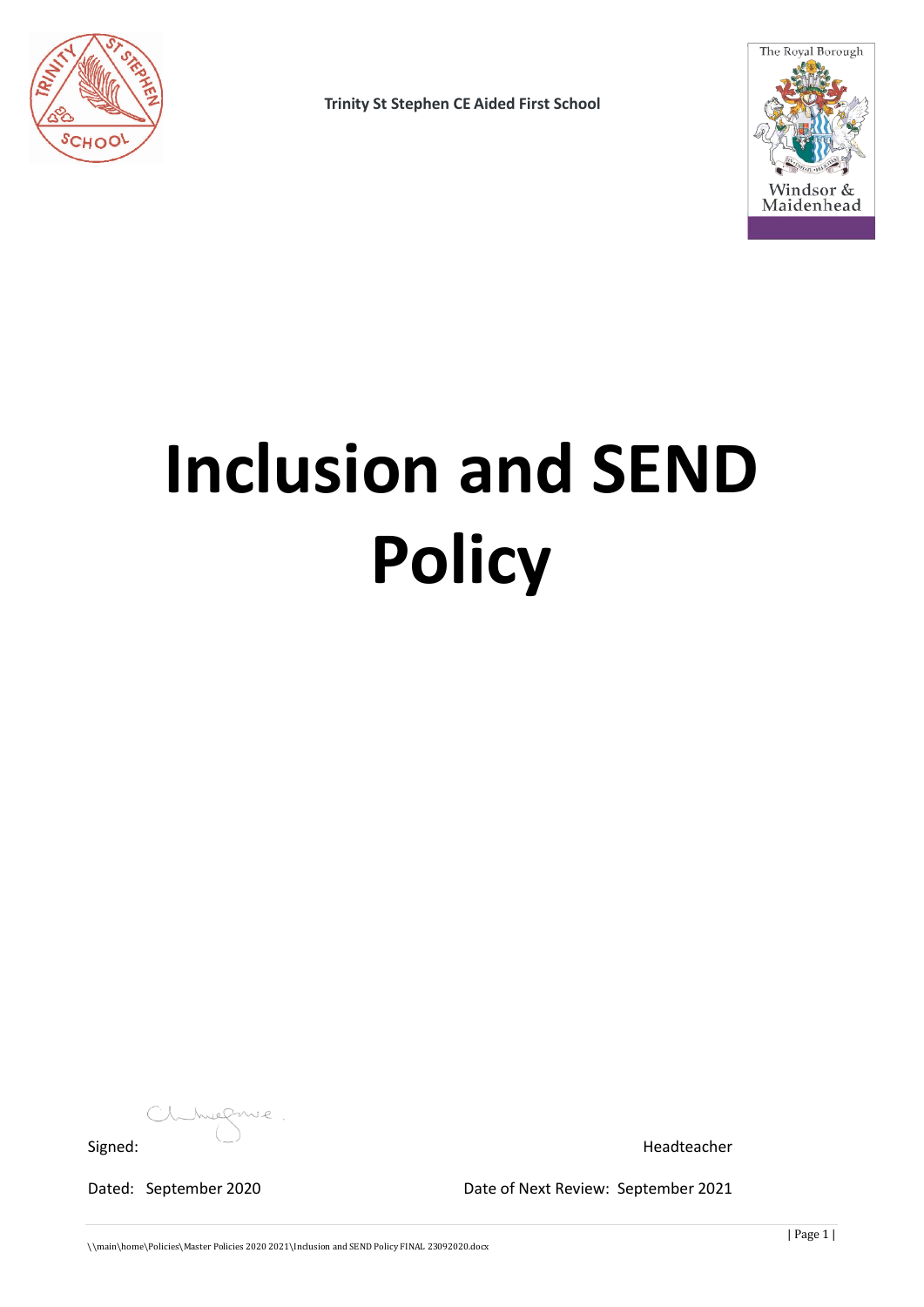## Rationale

The purpose of this policy it to support the continual school improvement and the raising of standards in attainment and achievement for all our pupils. In line with the school mission statement we strive to ensure that all are able to 'Thrive and achieve in a caring Christian community'**.**

#### **Introduction**

We are committed to giving all our children every opportunity to achieve the highest of standards. This policy helps to ensure that this happens for all the children in our school – regardless of their age, gender, religion, ethnicity, attainment or background. We recognise that some pupils will either permanently or from time to time have significantly greater difficulty in learning that the majority of children of the same age. Children will be given individual consideration and plans made working in partnership with parents and outside agencies where required. We believe all have the right to achieve and thrive in our caring Christian community. All children share an entitlement to a broad and balanced curriculum.

#### **Aims and objectives**

Our school aims to be an inclusive school. This means that equality of opportunity must be a reality for our children. We make this a reality through the attention we pay to the different groups of children within our school:

- girls and boys;
- minority ethnic and faith groups;
- children who need support to learn English as an additional language;
- children with special educational needs;
- gifted and talented children;
- economically disadvantaged children;
- any children who are at risk of disaffection or exclusion.

The National Curriculum is our starting point for planning a curriculum that meets the specific needs of individuals and groups of children. We do this through:

- providing a caring environment where pupils can learn and develop to their full potential
- being committed to providing a broad and balanced curriculum
- enabling all to feel successful through a positive approach to learning and behaviour
- having high expectations for all
- recognising that all children are unique individuals with differing knowledge and skills
- setting suitable learning challenges;
- responding to children's diverse learning needs;
- overcoming potential barriers to learning and assessment for individuals and groups of pupils;
- accessing other professional agencies for advice, such as Education Psychology, Speech and Language and Occupational Health.

We achieve educational inclusion by continually reviewing what we do, through asking ourselves these key questions:

- do all our children achieve as much as they can?
- are there differences in the achievement of different groups of children?
- what are we doing for those children who we know are not achieving their best?
- are our actions effective?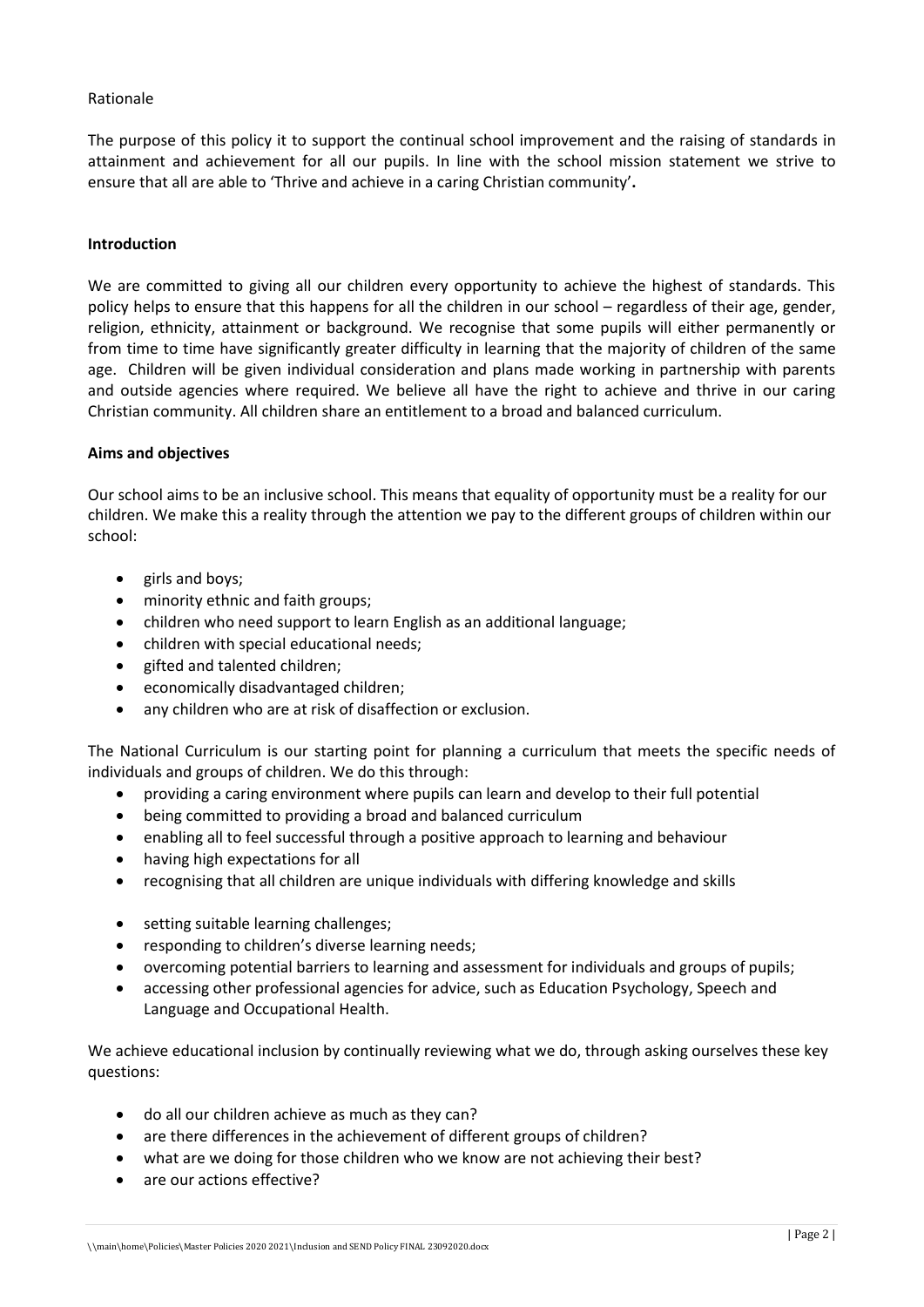## **Implementation**

Everyone in the school community, governors,staff, pupils and parents have a positive part to play in achieving provision for pupils with Special Educational Needs or a Disability (SEND). The SEND leader has overall responsibility for:

Management of the policy and monitoring its implementation

Assessment and provision for pupils with SEND

Keeping the governors informed

Maintaining the school's SEND register and overseeing class records, including Individual Education Plans (IEPs) for children

Providing advice or training to staff

Liaising with parents and outside agencies

Monitoring and evaluating provision

Admissions Arrangements

Our Admissions Policy states that children with Education Health Care Plans (EHCs) will always be offered a place at Trinity St Stephen Church of England First School. This is subject to:

The needs of the child can be met

The education of other children would not be adversely affected

The efficient use of resources is taken into account

The school would want to offer appropriate transition support and meetings would be offered to ensure the school is ready and prepared for the child's arrival.

Identification

Definitions of Special Educational Needs and Disabilities (SEND) taken from section 20 of the Children and Families Act 2014:

A child or young person has SEND if they have a learning difficulty or disability which calls for special educational provision to be made for them. A child of compulsory school age or a young person has a learning difficulty or disability if they:

a) have a significantly greater difficulty in learning than the majority of others of the same age; or

b) have a disability which prevents or hinders them from making use of educational facilities of a kind generally provided for others of the same age in mainstream schools or mainstream post-16 institutions.

A child under compulsory school age has special educational needs if they fall within the definition at (a) or (b) above or would do so if special educational provision was not made for them.

## **Areas of Special Educational Need and Disabilities**

Under the SEND Code of Practice 2014 pupils identified as having a special educational need or disability (SEND) will be considered within one or more of the following categories of need:

## *Cognition and Learning*, including:

- Specific learning difficulties (SpLD)
- Moderate learning difficulties (MLD)
- Severe learning difficulties (SLD), and
- Profound and multiple learning difficulties (PMLD)

## *Social, Emotional and Mental Health Difficulties*, including:

- ADD
- ADHD
- Attachment Disorder

*Communication and Interaction needs*, including:

- Speech, language and communication needs (SLCN)
- Autism (including Asperger Syndrome)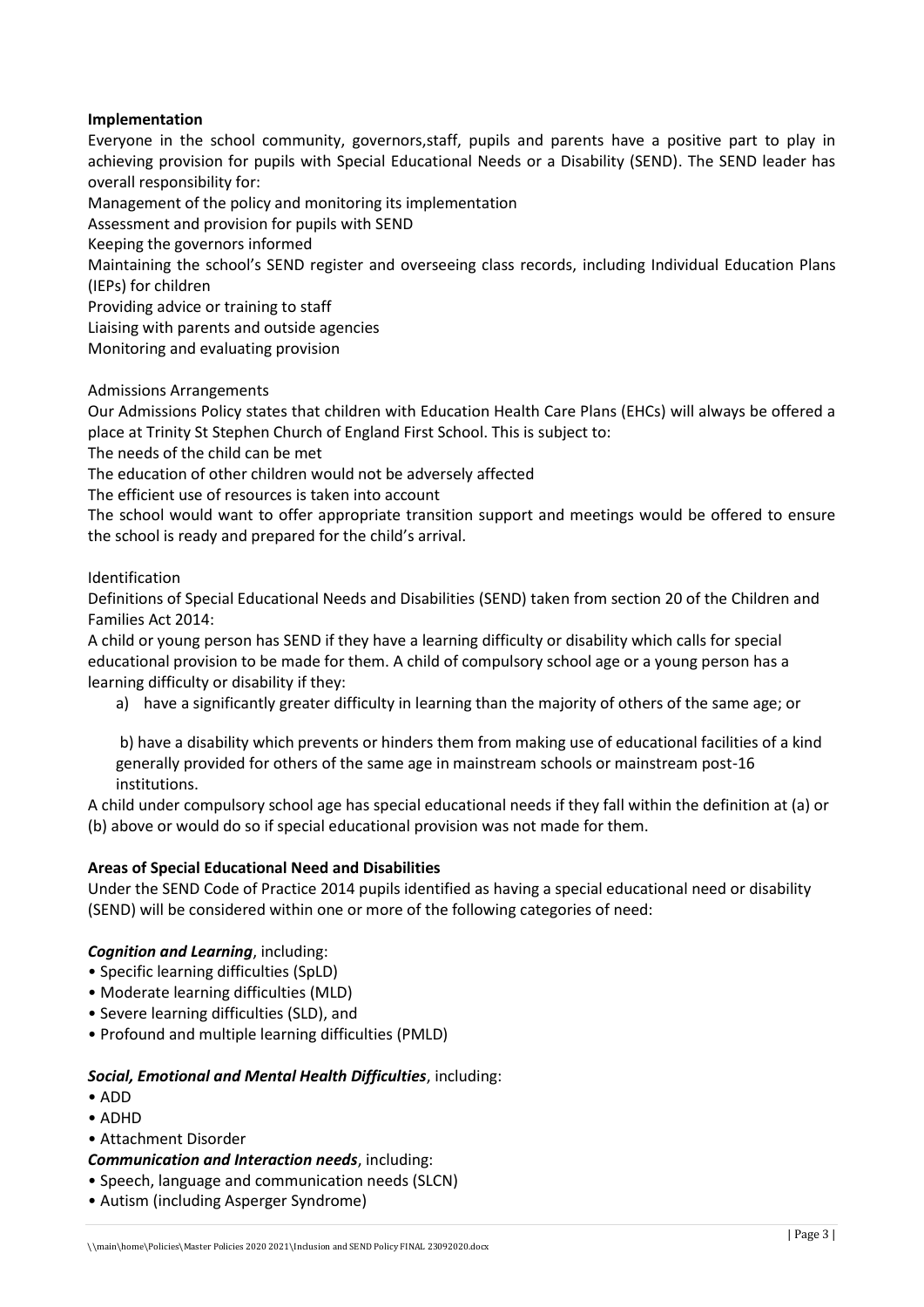# *Sensory and/or Physical needs,* including:

- Visual impairment (VI)
- Hearing impairment (HI including deaf and hearing impairment)
- Multi-sensory impairment (MSI sometimes referred to as deaf and blind)
- Physical disability (PD).

All those who teach children with SEND will be informed of their needs by the SENCo and by the previous class teacher/Learning support assistant. Parents will be informed termly of their child's progress.

## Stages of Assessment

Stage 1 (monitoring) informal stage where the class teacher expresses concern and monitors the child. During this phase the SENCo is informed and the parents are made aware of the concerns. Initial meetings are organised with parents as a way of gathering further information and understanding the parents views. Stage 2 where a child is identified as having a need (see above) the school follow the Assess, Plan, Review, Do model (SEND Code of Practice 2014) The child is added to the school SEND register and an Individual Education Plan (IEP) is prepared and shared with the child and the parents. Regular reviews (at least termly) occur between the class teacher and the parents (and if appropriate the child)

Stage 3 Where, despite the school having taken relevant and purposeful action to identify, assess and meet the SEN of the child or young person, the child or young person has not made expected progress, the school or parents should consider requesting an Education, Health and Care needs 104 assessment (see Chapter 9). To inform its decision the local authority will expect to see evidence of the action taken by the school as part of SEN support (SEND Code of Practice 2014) An agreed EHC is overseen by the Local Authority through the Annual Review

## Impact

Impact is monitored through the gathering of information. Our aim is that SEND provision has a positive impact on all our pupils. Pupils progress is monitored through assessments where appropriate, observation, monitoring of the IEPs, information from other associated agencies, professionals and parents. Governors will be involved in monitoring the impact of the policy by receiving information from the headteacher/SENCo and, where possible, their own observations in school. Mrs Nicola Rispoli is the SEND governor.

## Complaints Procedure

From time to time parents may have concerns about their child's education. It is always hoped that concerns can be resolved through direct communication with the class teacher or headteacher. The governor responsible for SEND can also be contacted through the school office. We encourage our parents to seek advice from the Independent Advisory Service

https://cyp.iassnetwork.org.uk/service/information-advice-and-support-ias-service-for-windsor-andmaidenhead/

Our Complaints Policy is on our website where other avenues have been exhausted.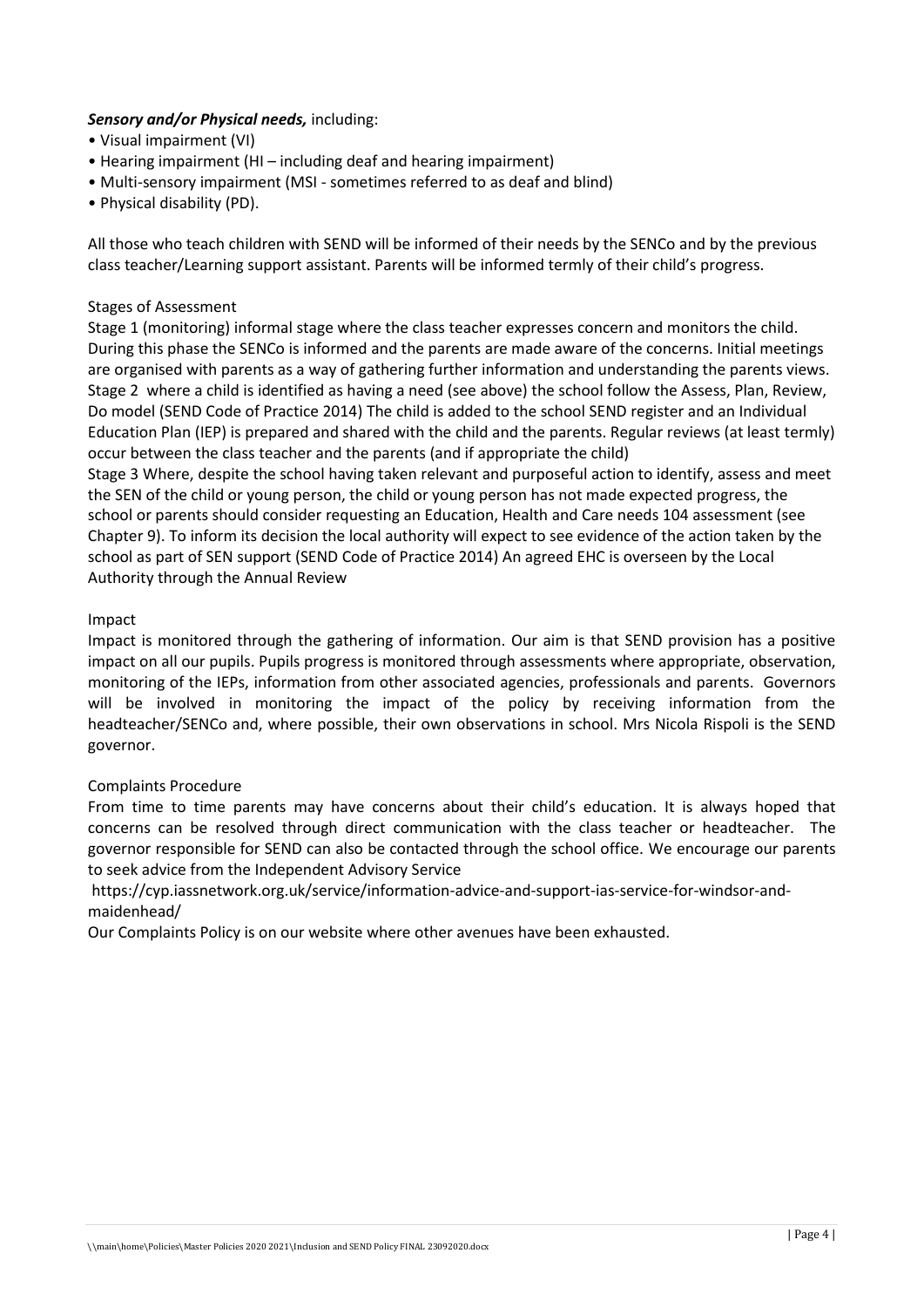## **Children with disabilities**

Some children in our school have disabilities and consequently need additional resources. The school is committed to providing an environment that allows these children full access to all areas of learning. All our classroom entrances are wide enough for wheelchair access and the designated points of entry for our school also allow wheelchair access.

Teachers modify teaching and learning as appropriate for these children. For example, they may give additional time to children with disabilities to complete certain activities. Advice may be sought from experts such as Occupational Health and additional resources in the form of specialised equipment may be used following professional guidance.

Teachers ensure that the work for these children:

- takes account of their pace of learning and the equipment they use;
- takes account of the effort and concentration needed in oral work, or when using, for example, vision aids;
- is adapted or offers alternative activities in those subjects where children are unable to manipulate tools or equipment, or use certain types of materials;
- allows opportunities for them to take part in educational visits and other activities linked to their studies;
- includes approaches that allow hearing-impaired children to learn about sound in science and music, and visually-impaired children to learn about light in science, and to use visual resources and images both in art and design and in design and technology;
- uses assessment techniques that reflect their individual needs and abilities.

## **Resources**

**Resources are allocated to the budget for SEND through Section 42 (resources allocated by the Local Authority for the maintenance of the EHC Plans) and any resources allocated by the school. The Headteacher will manage funds allocated by the governors to SEND to meet the needs of pupils in the school with SEND.**

**All classes have access to a range of commonly used basic equipment:**

**Privacy dividers to help minimise distraction Ear defenders Fidget cushions Fidget toys Raised surfaces to help with writing positions Calming space The Headteacher organises training where training needs have been identified.**

## **Disapplication and modification**

The school can, where necessary, modify or disapply the National Curriculum and its assessment arrangements. Our school policy is to do this only in exceptional circumstances. The school makes every effort to meet the learning needs of all its children without recourse to disapplication or modification. We achieve this through greater differentiation of the child's work, or through the provision of additional learning resources. When necessary, we also support learning through appropriate external specialists. In such cases, teachers work closely with these agencies to support the child.

In exceptional circumstances we may decide that modification or disapplication is the correct procedure to follow. We would only do this after detailed consultation with parents and the Local Education Authority. The school's governor with responsibility for special educational needs would also be closely involved in